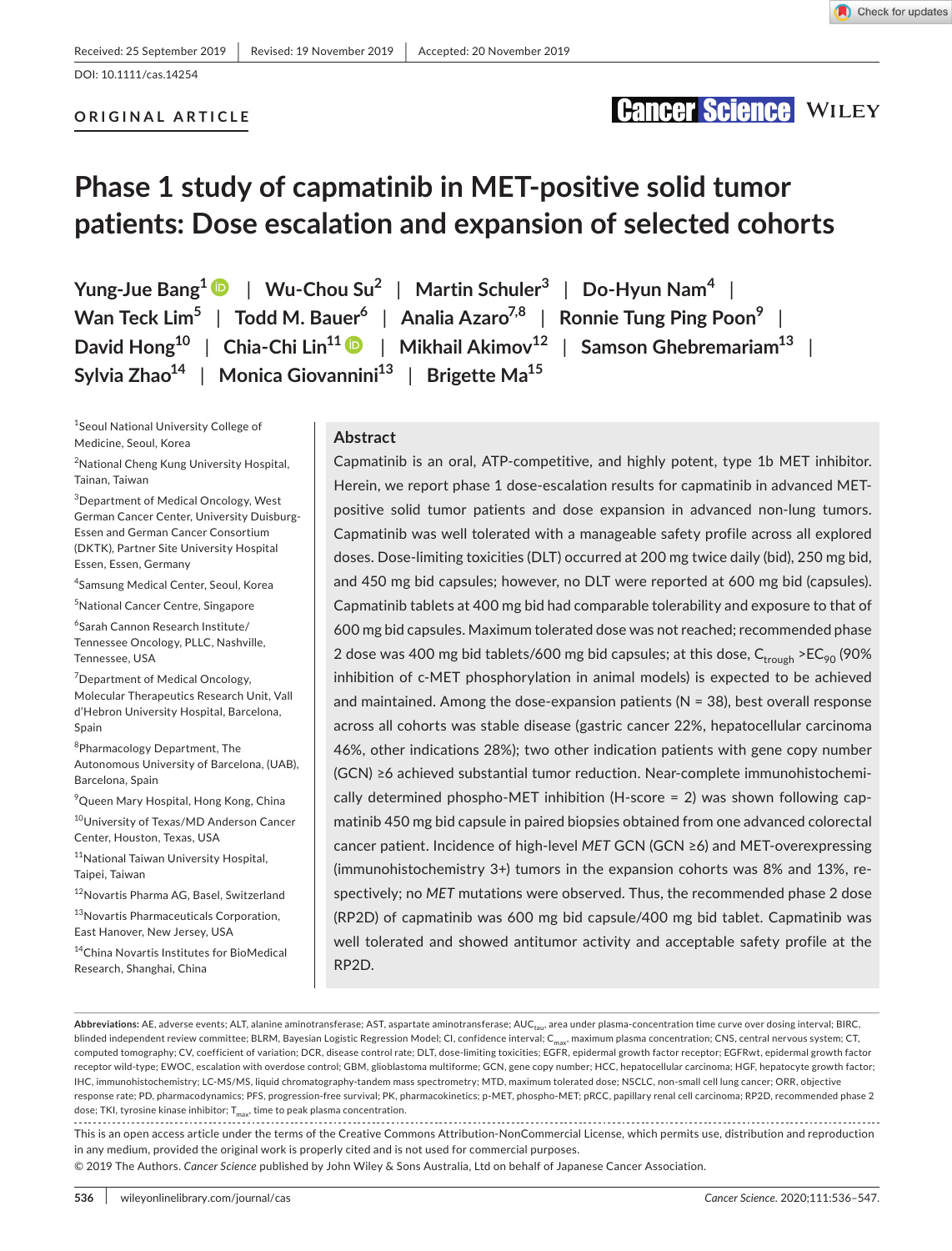<sup>15</sup>State Key Laboratory of Translational Oncology, Phase 1 Clinical Trial Centre, The Chinese University of Hong Kong, Hong Kong, China

### **Correspondence**

Yung-Jue Bang, Department of Internal Medicine, Seoul National University College of Medicine, Seoul, South Korea. Email: [bangyj@snu.ac.kr](mailto:bangyj@snu.ac.kr)

**Funding information**

Novartis Pharmaceuticals Corporation

### **1** | **INTRODUCTION**

Dysregulation of MET signaling leads to activation of downstream pathways that include the RAS/MAPK, PI3K/AKT, and Rac/Rho pathways, promoting cell proliferation, survival, and metastasis.<sup>1</sup> MET dysregulation, through gene amplification, mutation, and/or overexpression has been described in multiple tumor types, including lung, HCC, GBM, pRCC, breast, colon, and gastric cancers.<sup>1</sup>

High-level *MET* gene amplification was originally described in gastric cancer cell lines, $^2$  resulting in increased mRNA and protein overexpression.<sup>3</sup> In *EGFRwt*, NSCLC de novo *MET* amplification has been reported in 1% to 4% of newly diagnosed cases.4-6 *MET* amplification is also implicated in the acquired resistance to EGFR TKI, reported in 5% to 26% of cases, regardless of the presence of the *T790M* mutation.7-13

In addition, *MET* mutations have been identified in primary tumors as well as in metastatic lesions of several cancers, including head and neck, pRCC, liver, ovarian, and NSCLC.<sup>14,15</sup> In NSCLC, splice site alterations at exon 14 that lead to reduced internalization and degradation and net overexpression occur in 2% to 3% of adenocarcinomas $16-19$  and in up to 22% of sarcomatoid NSCLC.<sup>20</sup>

Elevated levels of the receptor ligand HGF and/or overexpression of MET is often associated with resistance to chemotherapy and radiotherapy.<sup>21</sup> Overall, MET dysregulation is recognized as a negative prognostic factor, especially in advanced  $NSCLC<sup>22-24</sup>$  and is also associated with poor clinical outcomes in patients with glioblastoma and squamous cell carcinoma of the head and neck.<sup>25,26</sup>

Several MET inhibitors, comprising small molecule TKI and mAb targeting MET or its ligand, HGF, have been developed. $27$ TKI are mainly divided into three types (I, II, and III) depending on binding of ATP to the MET kinase domain.<sup>28,29</sup> The apo-MET kinase adopts a distinctive autoinhibitory conformation (activation loop locks into the ATP binding site through a salt bridge between D1228 and K1110). Type I MET inhibitors are ATP-competitive, and bind to MET unique autoinhibitory conformation ( $\pi$ -stacking with Y1230 in the MET activation loop). Type I inhibitors are further divided into type Ia and type Ib. Potency of type Ia inhibitors is due to interaction with Y1230, the hinge, and the solvent front glycine residue G1163 (analogous to the same position as ALK G1202 and ROS1 G2032), whereas type Ib MET inhibitors have stronger interactions with Y1230 and the hinge, but not with

(ClinicalTrials.gov Identifier: NCT01324479).

### **KEYWORDS**

capmatinib, MET amplification, MET dysregulation, phase 1, solid tumors

G1163. Thus, type Ib inhibitors are highly specific for MET with fewer off-target effects compared with type Ia inhibitors. Type II inhibitors are ATP-competitive, but bind to the ATP adenine binding site extending to the hydrophobic back pocket. They distort the apo-MET autoinhibitory conformation and bind to an induced conformation. They do not have interaction with G1163. Type III inhibitors bind to allosteric sites different from the ATP binding site.<sup>28</sup> Capmatinib (INC280) is an oral, ATP-competitive and highly potent type 1b MET inhibitor in biochemical (IC $_{50}$  0.13 nmol/L) and cellular (IC<sub>50</sub> ~ 1 nmol/L) assays and has proven to be highly selective versus other kinases in large panels of biochemical and binding assays.<sup>30,31</sup> Capmatinib caused regression of METdependent tumors at tolerable doses in animal models across a range of tumor types, including NSCLC, HCC, and GBM.<sup>30,31</sup> MET dependency in such responsive tumor models was associated with MET gene amplification (NSCLC, HCC), MET exon 14 skipping mutation (NSCLC), marked MET overexpression without amplification (NSCLC), or coexpression of MET and its ligand HGF (GBM).

The present phase 1 dose-escalation study (NCT01324479) assessed the safety and tolerability of capmatinib in patients with advanced MET-positive solid tumors. We also report herein the safety and efficacy observed in expansion cohorts of patients with METdysregulated gastric cancer, HCC, and other tumors (including GBM and pRCC). Safety and efficacy results of the expansion cohort of patients with advanced NSCLC is reported separately (Schuler M et al; manuscript submitted).

### **2** | **MATERIALS AND METHODS**

### **2.1** | **Study design and treatment**

This was a phase 1, open-label, multicenter, nonrandomized, twopart study comprising dose-escalation and expansion parts including patients with gastric cancer, HCC, and other solid tumor indications. In the first part of the study, molecularly prescreened patients with MET-dysregulated advanced solid tumors were enrolled in the dose-escalation phase. In the expansion phase, patients with solid tumors, including NSCLC, were enrolled based on MET dysregulation. Later, an additional expansion group was implemented to enrol patients with EGFR*wt* NSCLC preselected centrally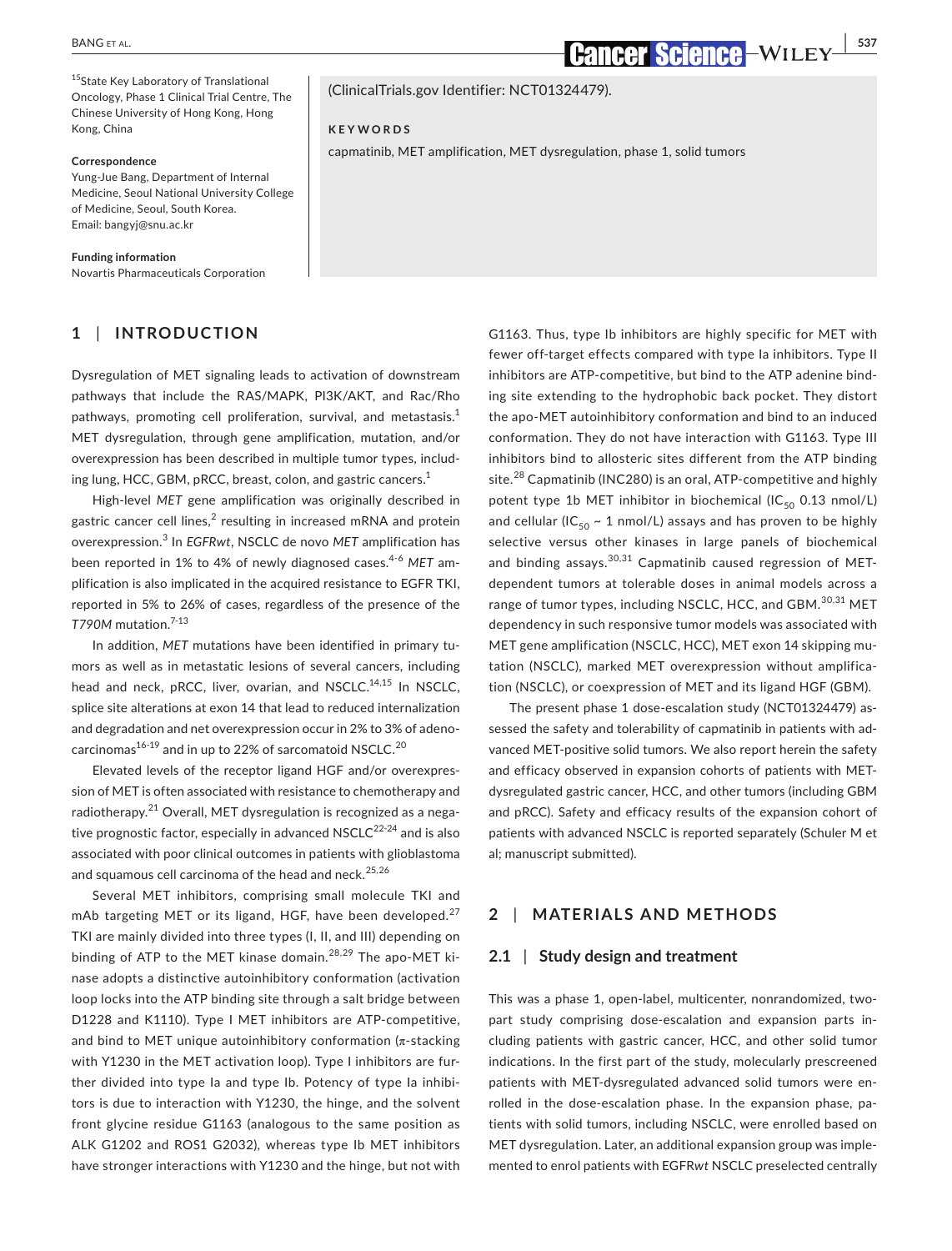**538 WILEY-CANCEY SCIENCE** 

based on a high MET expression (IHC score 3+); results for the original NSCLC expansion group and additional expansion group are reported separately (Schuler M et al; manuscript submitted).

The primary objective of the present study was to determine the MTD/RP2D of oral capmatinib based on the incidence, frequency, and category of DLT in cycle 1 and the AE. A two-parameter BLRM using the EWOC principle $32,33$  was used to guide the dose escalation for determination of the MTD or RP2D. Dose escalation was based on the incidence of DLT during cycle 1, with additional analyses carried out if significant toxicities were observed during later cycles (criteria for DLT provided in Table S1). After completion of a given cohort, the decision to dose escalate and the actual dose chosen depended on risk assessment calculations using the BLRM and medical review of available clinical and laboratory data, and the BLRM estimated the MTD by updating estimates of the probability of observing a DLT in the first cycle. For a given schedule, the MTD was defined as the highest drug dosage not expected to lead to DLT in >33% of patients in the first 28 days.

The key secondary endpoint was ORR by investigator assessment, defined as the proportion of subjects with measurable disease whose best overall response is either complete response or partial response according to the RECIST v1.1 or MacDonald criteria (only for GBM). Other secondary objectives were to further characterize antitumor activity, safety and tolerability, PK and PD (paired biopsies; IHC of p-MET, phospho-ERK, phospho-AKT, and phospho-S6, PK parameters), and DCR (proportion of patients whose best overall response is either complete response or partial response or stable disease).

In the dose-escalation part, separate cohorts of patients received treatment with increasing doses of capmatinib, starting at 100 mg bid in capsule formulation. PK and safety data from a tablet safety cohort were also used to guide the calculation of a tablet dose that would achieve comparable exposure to that of the RP2D of capmatinib capsules and meet the EWOC criteria in the BLRM for tablet. In the dose-expansion cohorts, patients were treated at a capmatinib dose of 600 mg bid, which is the RP2D of capmatinib capsules as determined in the safety cohort. Patients were permitted to switch to the 400 mg bid tablet dose. Patients were treated in 28-day cycles provided there was no evidence of disease progression or excessive toxicity and were continually reassessed for evidence of acute and cumulative toxicity.

### **2.2** | **Patients**

Adult patients (aged ≥18 years) with advanced solid tumors that are refractory to currently available therapies or for whom no effective treatment is available were eligible. Patients were required to have an ECOG Performance Status ≤2 and locally or centrally confirmed MET dysregulation as follows: for NSCLC, nasopharyngeal cancer, triple-negative breast cancer, pRCC, gastric cancer, and any other type of solid tumor, a MET H-score ≥150 or a ratio of MET/centromere ≥2.0 or MET GCN ≥5, or ≥50% of tumor cells with IHC score 2+ or score 3+; for HCC and GBM, a MET H-score ≥50 or a ratio of MET/centromere ≥2.0 or MET GCN ≥5. Patients with pRCC and germline MET mutation (in local report) were eligible. Key exclusion

criteria were symptomatic CNS metastases that are neurologically unstable or requiring increasing doses of steroids to control; prior therapy with MET inhibitors or HGF-targeted therapy; or any CNS deficits (for GBM, CNS symptoms grade 2 or greater).

### **2.3** | **Clinical assessments**

Tumor lesions were assessed according to the RECIST v1.0 (investigator confirmed) or MacDonald criteria for patients with GBM. CT-based tumor assessments were carried out unless contraindicated or for GBM, in which case MRI with contrast was carried out. Assessments were carried out at screening, every 8 weeks beginning at the start of cycle 3 and as required to confirm response, and at the end of treatment (if no scan within 30 days prior to end of treatment). Safety assessments were carried out based on all AE, clinical laboratory data, and physical examinations.

### **2.4** | **Pharmacokinetics analysis**

During the phase 1 dose-escalation part of the study, pre-dose and 0.5, 1, 2, 4, 6, and 8 h post-dose PK samples were collected on cycle 1 day 1 and on cycle 1 day 15; pre-dose PK samples were collected on cycle 1 day 2, cycle 1 day 16, cycle 2 day 1, and cycle 3 day 1. During the phase 1 dose-expansion part of the study, pre-dose and 0.5, 1, 2, 4, 6, and 8 h post-dose PK samples were collected on cycle 1 day 15 in non-NSCLC patients; pre-dose PK samples were collected on cycle 1 day 16 and cycle 2 day 1. Capmatinib concentrations in plasma were measured using a validated LC-MS/MS method with a lower limit of quantification of 1 ng/mL. Noncompartmental PK analysis was done to generate PK parameters of capmatinib, and dose proportionality of capmatinib was assessed.

### **2.5** | **Statistical analysis**

Data cutoff date for this report was July 17, 2017 when all patients had discontinued. No formal statistical power calculations to determine sample size were carried out for this study. It was estimated that a minimum of 15 subjects would be enrolled in the dose-escalation phase, including at least six subjects treated at the MTD/RP2D level. During the expansion phase, subjects with HCC, NSCLC, or gastric cancer were enrolled into separate groups of 10 subjects each. Each of these three groups could be expanded by 15 additional subjects for a maximum of 25 subjects per group if additional insight into the safety and/or efficacy was desired. Decision for such expansion of a group was to be made no later than 16 weeks from initial treatment of the last subject for that group and by the Novartis Clinical Trial Team in consultation with the study investigators after reviewing all available clinical data. A fourth group was expected to enrol up to 15 subjects with other solid tumors (pRCC, GBM, and others).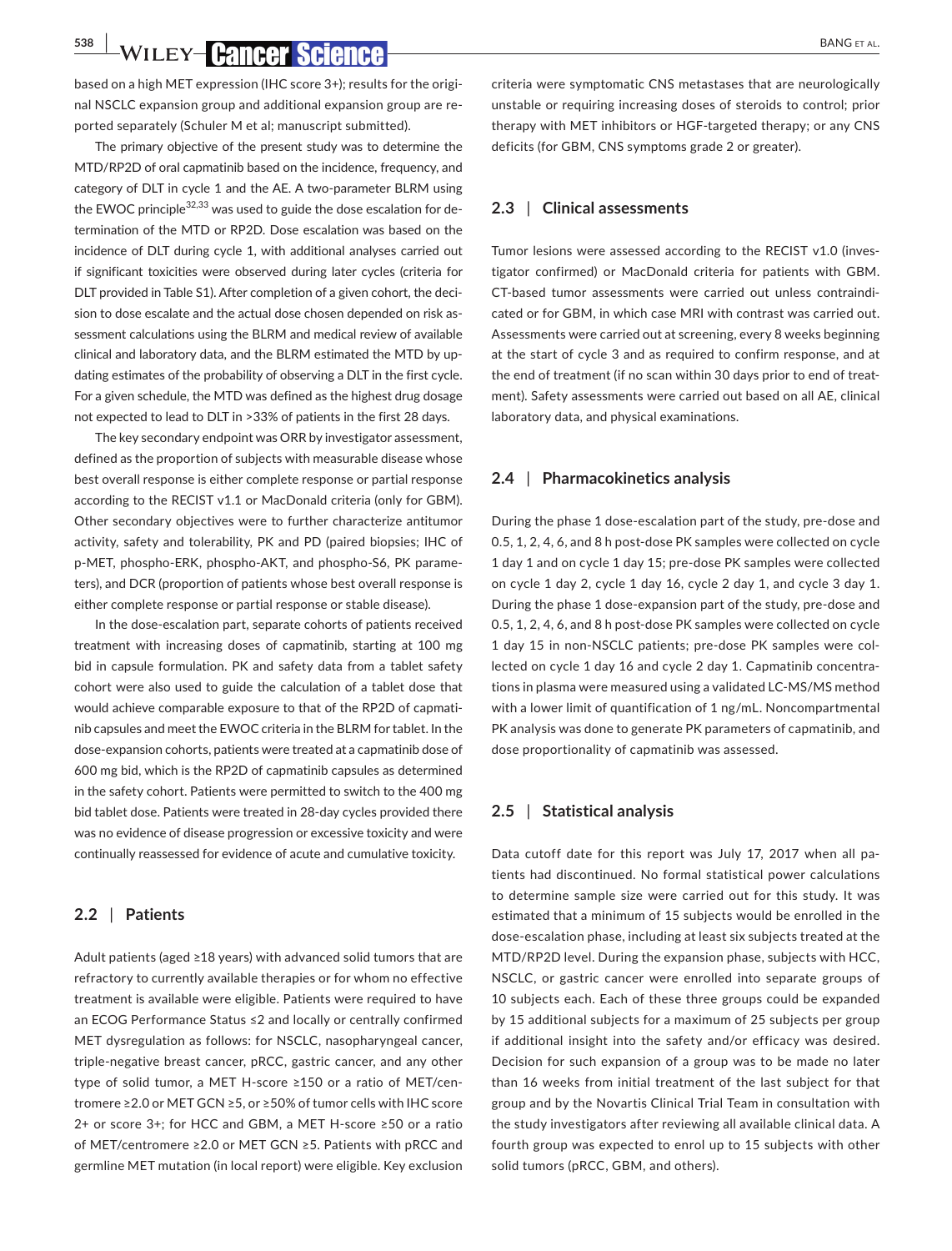**TABLE 1** Patient demographics and disease characteristics in the dose-escalation and selected dose-expansion cohorts

|                                      |                              | <b>Expansion (RP2D)</b>          |                        |                                      |                             |
|--------------------------------------|------------------------------|----------------------------------|------------------------|--------------------------------------|-----------------------------|
|                                      | Dose escalation ( $N = 38$ ) | <b>Gastric cancer</b><br>$n = 9$ | <b>HCC</b><br>$n = 11$ | <b>Other indications</b><br>$n = 18$ | All expansion<br>$(N = 38)$ |
| Age (median, y)                      | 56.0                         | 55.0                             | 54.0                   | 57.0                                 | 55.3                        |
| Age category (years), n (%)          |                              |                                  |                        |                                      |                             |
| <65                                  | 32 (84)                      | 9(100)                           | 8(73)                  | 13 (72)                              | 30 (79)                     |
| $\geq 65$                            | 6(16)                        | $\mathsf{O}\xspace$              | 3(27)                  | 5(28)                                | 8(21)                       |
| Gender (male, n [%])                 | 27(71)                       | 7(78)                            | 9(82)                  | 15 (83)                              | 31 (82)                     |
| Race                                 |                              |                                  |                        |                                      |                             |
| Caucasian                            | 6(16)                        | 9(100)                           | 6(55)                  | 13 (72)                              | 28 (74)                     |
| Asian                                | 31 (82)                      | $\mathsf O$                      | 4(36)                  | 1(6)                                 | 5(13)                       |
| Other                                | 1(3)                         | $\mathsf O$                      | 1(9)                   | 4(22)                                | 5(13)                       |
| ECOG PS, n (%)                       |                              |                                  |                        |                                      |                             |
| 0                                    | 21(55)                       | 3(33)                            | 7(64)                  | 10(56)                               | 20 (53)                     |
| $\mathbf{1}$                         | 16(42)                       | 6(67)                            | 4(36)                  | 6(33)                                | 16 (42)                     |
| $\overline{2}$                       | 1(3)                         | $\mathsf O$                      | 0                      | 1(6)                                 | 1(3)                        |
| Missing                              | $\mathsf O$                  | $\mathsf O$                      | $\mathsf O$            | 1(6)                                 | 1(3)                        |
| Primary site of cancer               |                              |                                  |                        |                                      |                             |
| Liver                                | 15 (39)                      | $\mathsf{O}\xspace$              | 11 (100)               | $\mathsf O$                          | 11 (29)                     |
| Colon                                | 8(21)                        | $\mathsf O$                      | $\mathsf{O}$           | $\mathsf O$                          | 0                           |
| Stomach                              | 2(5)                         | 9(100)                           | $\mathsf{O}$           | $\mathbf 0$                          | 9(24)                       |
| Lung                                 | 1(3)                         | $\mathsf O$                      | $\Omega$               | $\mathsf O$                          | 0                           |
| Other                                | 12(32)                       | $\mathsf O$                      | $\mathsf{O}$           | 18 (100)                             | 18 (47)                     |
| No. of prior lines of therapy, n (%) |                              |                                  |                        |                                      |                             |
| Missing                              | $\mathbf{0}$                 | $\mathsf O$                      | $\mathsf{O}$           | 2(11)                                | 2(5)                        |
| $\mathbf{1}$                         | 6(16)                        | 2(22)                            | 6(55)                  | 4(22)                                | 12 (32)                     |
| $\overline{2}$                       | 7(18)                        | 1(11)                            | 2(18)                  | 2(11)                                | 5(13)                       |
| $\geq$ 3                             | 25(66)                       | 6(67)                            | 3(27)                  | 10(56)                               | 19 (50)                     |

*Abbreviations:* bid, twice daily; ECOG PS, ECOG performance status; HCC, hepatocellular carcinoma; RP2D, recommended phase 2 dose.

The ORR was presented by treatment group with an exact 95% CI if response rate of 10% or higher was observed. Kaplan-Meier estimate of median PFS and rate at 3, 6, and 12 months, along with 95% CI, were summarized by treatment group according to the investigator and BIRC. A waterfall plot of best percentage change from baseline in sum of longest diameters according to the investigator was presented for each treatment group. AE were graded according to the Common Terminology Criteria for Adverse Events, version 4.0.

For dose-escalation, a BLRM (with two parameters) guided by the EWOC principle was used to make dose recommendations and to estimate the MTD. When the change from capsule to tablet formulation was implemented, a BLRM for the tablet formulation was set up and used to monitor subject safety. Prior distributions for this model incorporated the existing dose toxicity data for capmatinib as single agent in both capsule and tablet formulations. The posterior distributions for the risk of DLT were summarized to provide the posterior probability that the risk of DLT lies within the following intervals:

[0, 0.16) underdosing, [0.16, 0.33) targeted toxicity, and [0.33, 1.00] excessive toxicity.

For secondary efficacy and safety endpoints, patients treated at the RP2D for capmatinib during the escalation phase were pooled with those receiving the same dosing regimen and with same disease during the expansion phase. Safety data are summarized for all the patients who received at least one dose of capmatinib and had at least one valid postbaseline safety assessment. The dose determining set consisted of all subjects from the safety set who either met the minimum exposure criterion (capmatinib had been given at the full planned daily dose for ≥21 days out of 28 days [75%] and the subject had sufficient safety evaluations, or had experienced a DLT during the first cycle). Efficacy data are summarized for all the patients with NSCLC who received at least one dose of capmatinib. PK analyses were based on data from patients in the dose-escalation phase and expansion phase, with at least one evaluable capmatinib PK profile.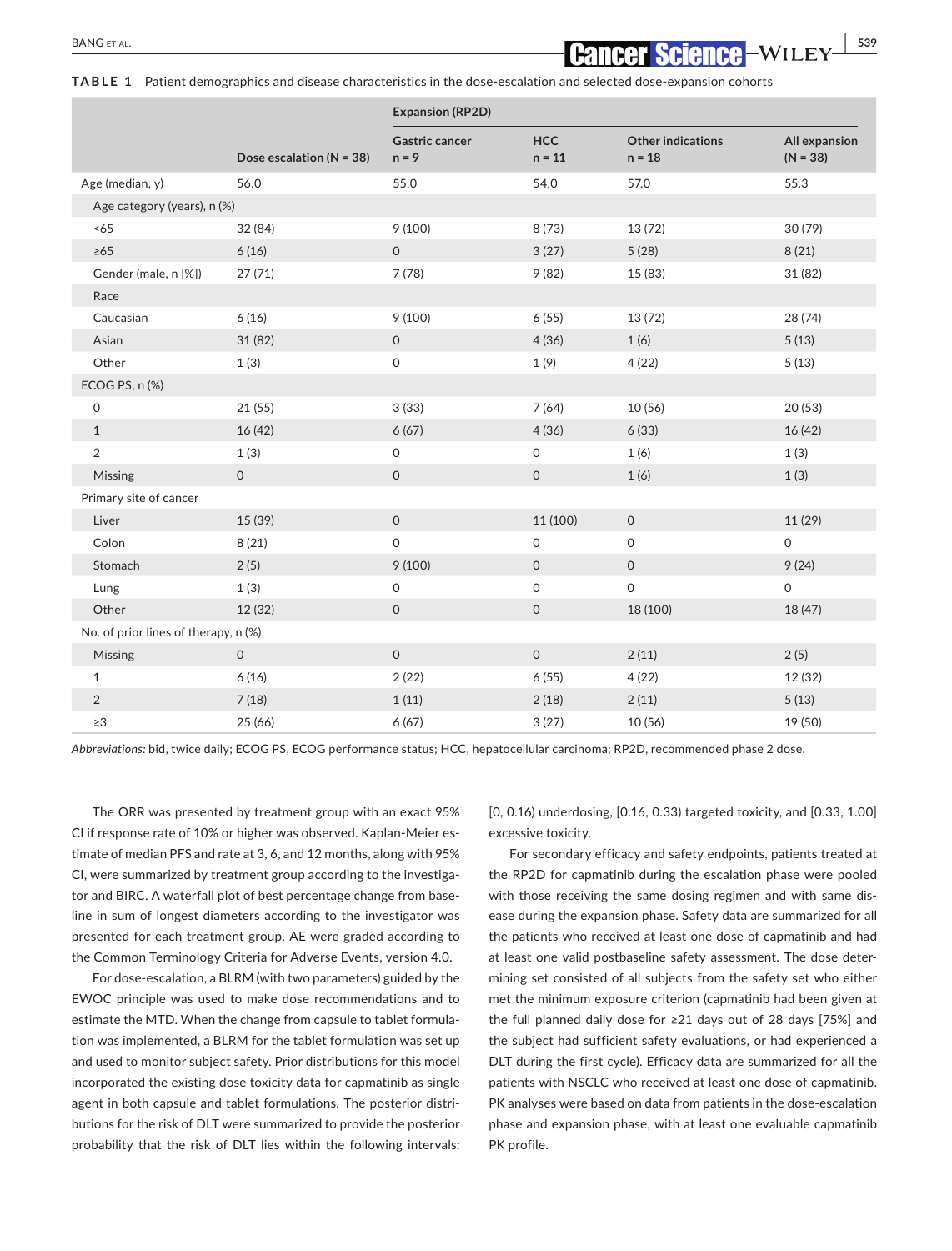|                   | Dose escalation, mg bid |                   |                |                         |                        | Dose expansion            |                        |                               |                             |
|-------------------|-------------------------|-------------------|----------------|-------------------------|------------------------|---------------------------|------------------------|-------------------------------|-----------------------------|
|                   | 100-350<br>$n = 16$     | $h = 9$<br>450    | $n = 8$<br>600 | 400 (tablet)<br>$n = 5$ | All escalations N = 38 | Gastric cancer<br>$n = 9$ | $n = 11$<br><b>HCC</b> | Other indications<br>$n = 18$ | All expansions<br>$88 - 38$ |
| IHC score, n (%)* | $N = 15$                | $\frac{6}{5}$     | $\frac{8}{5}$  | $N = 4$                 | $N = 36$               | $\frac{6}{5} = 8$         | $\frac{8}{5}$          | $N = 11$                      | $N = 28$                    |
| 0                 | 2                       |                   |                |                         | 5(13.9)                | $\sim$                    | $\sim$                 |                               | 5 (17.9)                    |
| $\ddot{+}$        |                         | ო                 | c              | 2                       | 14(38.9)               |                           | ო                      |                               | 9 (32)                      |
| $\frac{1}{2}$     |                         | Σ                 | ഥ              |                         | 11 (30.6)              |                           |                        | ഥ                             | 9 (32)                      |
| $\vec{3}$         |                         | $\mathbf{\Omega}$ | 0              | 0                       | 6(16.7)                | ო                         |                        |                               | 5 (17.9)                    |
| MET GCN n (%)*    | $N = 6$                 | $\delta = N$      | $N = 8$        | $N = 3$                 | $N = 23$               | $N = 7$                   | $N = 6$                | $N = 17$                      | $N = 31$                    |
| $\overset{2}{4}$  | S                       |                   | 4              | ω                       | 14 (60.9)              | LO                        | 5                      | $\overline{2}$                | 22(71.0)                    |
| $-4 - 6$          |                         | $\mathbf 2$       | 3              | $\circ$                 | 6(26.1)                | $\sim$                    |                        | $\mathbf{\Omega}$             | 6(19.4)                     |
| $\frac{6}{1}$     | $\scriptstyle\sim$      | 0                 |                | 0                       | 3(13.0)                | 0                         | $\circ$                | ო                             | 3(9.7)                      |

**| WILEY-Cancer Scien** 

**540** 

#### **2.6**  | **Study oversight**

This study was carried out in accordance with the Declaration of Helsinki and the principles of Good Clinical Practice. The protocol was approved by an Institutional Review Board at each hospital or site, and all patients provided written informed consent before any study procedures. The study was designed by the sponsor (Novartis Pharma AG). Data were collected and analyzed by the sponsor in conjunction with the authors.

#### **3**  | **RESULTS**

A total of 38 patients (with HCC [n = 15], colon [n = 8], gastric  $[n = 2]$ , lung  $[n = 1]$ , and other advanced solid tumor types  $[n = 12]$ were enrolled into the dose-escalation part of this phase 1 study and 38 patients (with HCC [n = 11], gastric [n = 9], and other ad vanced solid tumor types [non-NSCLC; n = 18]) were enrolled into the expansion cohorts (Table 1). Fifty-five patients with NSCLC were also enrolled into an additional expansion cohort; results of these patients are reported separately (Schuler M et al; manu script submitted).

In the dose-escalation cohort, 19 of 38 (50%) patients received ≥3 prior lines of therapy. Of the 23 evaluable patients, 26.1% had tumors presenting with a high level of *MET* gene copy gain (GCN ≥6) and 16.7% of the 36 evaluable patients had *MET*-overexpressing tumors (IHC score 3+).

In the dose-expansion part, the majority of patients were heav ily pretreated, with 25 of 38 (66%) patients having received ≥3 prior lines of therapy. Of the patients enrolled in the selected expansion cohorts, where results were available (n = 31), 9.7% of patients had tumors presenting with high-level *MET* GCN and 13% of the 38 eval uable patients had *MET*-overexpressing tumors (Table 2). None of the patients had tumors harboring *MET* exon 14 skipping mutations or other *MET* mutations known to confer sensitivity to MET inhibitors.

In the escalation part, capmatinib capsules were evaluated at the following twice-daily (bid) doses: 100 mg (n = 4), 200 mg (n = 5), 250 mg (n = 4), 350 mg (n = 3), 450 mg (n = 9), and 600 mg (n = 8). In order to improve patient compliance in reducing pill burden, a tablet formulation was then introduced. Capmatinib in tablet formulation was evaluated at the RP2D 400 mg bid (n = 5). In the dose-expan sion part, patients were enrolled at the RP2D of capmatinib, 600 mg bid, in capsule formulation. Seven patients treated with capmatinib in capsule formulation switched to the tablet formulation once it be came available.

As of July 17, 2017, all patients in the dose-escalation and se lected cohorts of the dose-expansion part of the study had dis continued treatment. Primary reason for end of treatment was disease progression (37 of 38 patients [97%] in the dose-escala tion part and 29 of 38 patients [76%] in the dose-expansion part). One patient discontinued as a result of AE (AST increase) in the dose-escalation part and six of 38 patients (16%) in the dose-ex pansion part (as a result of thrombocytopenia [n = 1], nausea [n =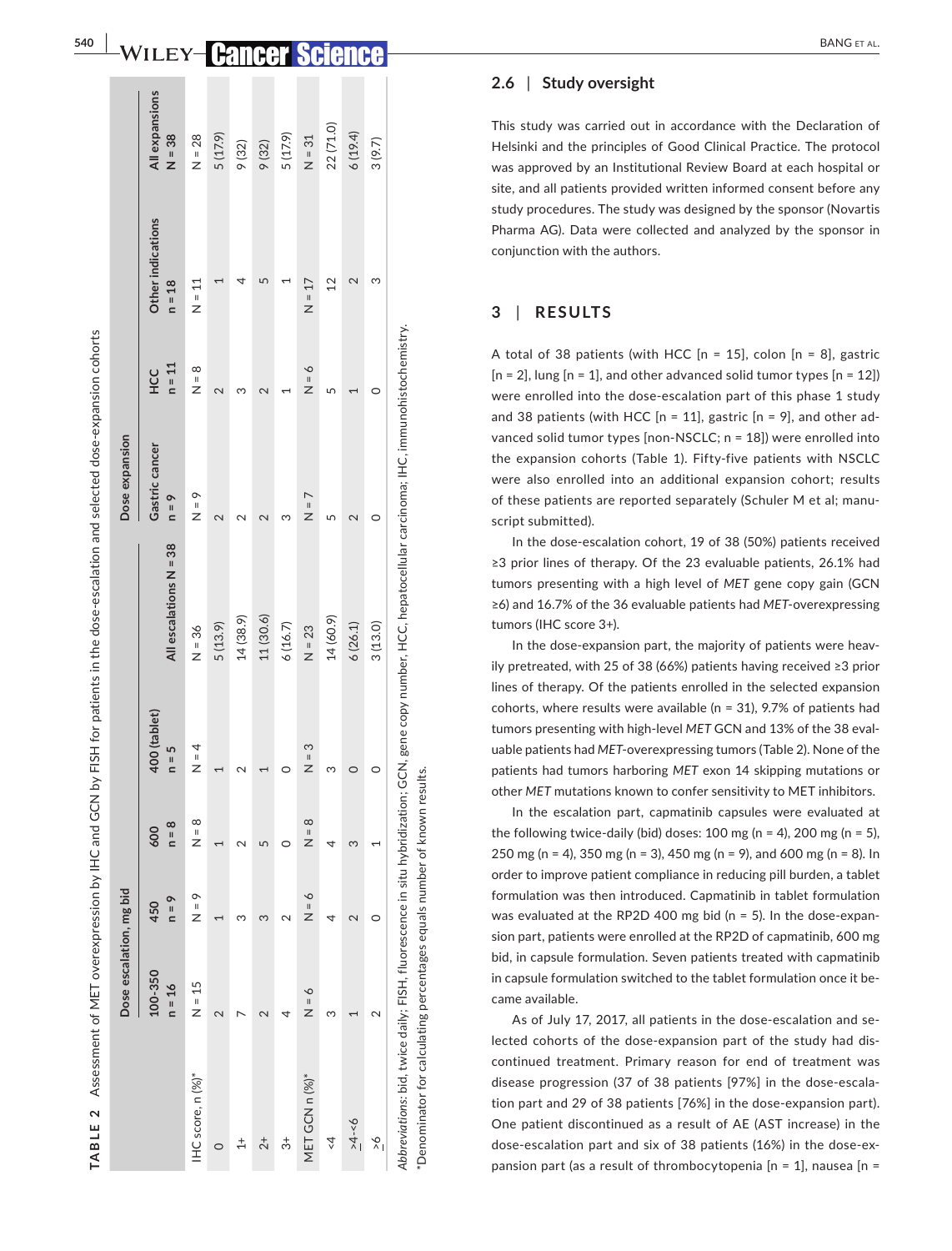1], nausea/vomiting  $[n = 1]$ , nausea/dizziness  $[n = 1]$ , pneumonia  $[n = 1]$ , and peripheral edema  $[n = 1]$ ). Reasons for discontinuation for the remaining patients in the selected cohorts of the dose-expansion part were consent withdrawal (2 patients) and protocol deviation (1 patient). No patients discontinued as a result of death in either part of the study.

### **3.1** | **Dose determination**

Starting dose for dose escalation of this study was 100 mg bid as capsules. The bid regimen was selected based on the half-life of capmatinib (3.5-6.3 h) and in order to maintain capmatinib concentrations above the  $EC_{\infty}$  (90% inhibition of c-MET phosphorylation in animal models) for p-MET inhibition in c-MET-dependent mouse tumor models ( $EC_{90}$  $~\sim$ 71 nmol/L, total concentration).<sup>30</sup> Across the six bid dose levels explored in the capsule formulation, DLT occurred at 200 mg bid (grade 3 fatigue in 1 patient), 250 mg bid (grade 3 bilirubin increased in 1 patient), and 450 mg bid (grade 3 fatigue in 1 patient). No DLT were observed at the 600-mg bid capsule dose level. Based on the BLRM used to guide dose escalation, posterior probability of excessive toxicity was 20.1% for the 600 mg bid dose level in the dose-escalation phase (ie, <25% chance that the true DLT rate was ≥33%). No DLT was observed among patients treated with the tablet at the 400 mg bid dose. MTD was not reached. Capmatinib tablets at 400 mg bid had comparable tolerability and exposure to that of 600 mg bid capsules. Capmatinib 400 mg bid tablets or 600 mg bid capsules were selected as the RP2D, a dose at which  $C_{trough}$  >E $C_{90}$  (90% inhibition of c-MET phosphorylation in animal models) is expected to be achieved and maintained.

### **3.2** | **Safety**

The most frequent AE (all grades, >30%) in the dose-escalation part regardless of causality were decreased appetite (42%), peripheral edema (40%), vomiting (40%), and nausea (37%) (Table S2). The most frequent grade 3 or 4 AE (>5%) regardless of causality were increase in levels of blood bilirubin (11%), fatigue (8%), and AST increase (8%). The most common AE (all grades, >20%) suspected to be study drug-related were nausea (32%), decreased appetite (29%), vomiting (29%), fatigue (26%), and peripheral edema (21%) (Table 3). Study drug-related grade 3 or 4 AE were rare. The most commonly reported AE were fatigue (8%), ALT increase, and hypophagia (both 5%).

In the selected cohorts of the dose-expansion part of the study, the most frequent AE (all grades, >30%) regardless of causality were nausea (42%), peripheral edema (39%), and fatigue (34%) (Table S2). The most frequent grade 3 or 4 AE regardless of causality were fatigue (8%), nausea, AST increase, anemia, ascites, bilirubin increase, constipation, and ALT increase (all 5%).

Nausea (29%), peripheral edema (26%), and fatigue (24%) were the most common AE suspected to be study drug-related (Table 3). ALT and lipase increases were the most commonly reported grade 3 or 4 AE suspected to be study drug-related (both 5%).

### **3.3** | **Efficacy**

Efficacy was reported according to the investigator's assessment. In the dose-escalation part of the study, at the data cutoff date of July 17, 2017, stable disease was reported in 10 of 38 (26%) patients (Table 4). In the dose-escalation part, tumor shrinkage was observed in two patients (colon cancer and HCC) treated at 450 mg bid (capsule) dose level.

Efficacy results in the expansion cohorts of patients with gastric cancer, HCC, and other solid tumors (non-NSCLC including GBM and pRCC) are presented in Table 4. In these cohorts, stable disease was reported in two of nine (22%) patients with gastric cancer, five of 11 (46%) patients with HCC, and five of 18 (28%) patients with other advanced solid tumor types. Tumor reduction was reported in a number of patients; of note, two other solid tumor patients with GCN ≥6 achieved substantial tumor reduction (Figure 1). Duration of response for evaluable patients by disease cohorts is shown in Figure S1.

### **3.4** | **Pharmacokinetics analysis**

Capmatinib was rapidly absorbed after oral dose, with median time to peak plasma concentration  $(T_{max})$  ranging from 1 to 4 h for capsules and approximately 2 h for tablets following single and multiple doses (Table 5).

Steady-state  $AUC_{tau}$  and  $C_{max}$  of capmatinib were generally dose proportional across the dose range from 100 to 600 mg bid for the capsules (Table 5). The drug accumulation ratio following multiple doses generally ranged from one- to twofold for the capsules, with more accumulation observed at 450 and 600 mg bid (ca. twofold). Limited drug accumulation was observed with 400 mg bid tablets (Table 6).

Tablet formulation at 400 mg bid provided comparable mean exposures to the capsules at 600 mg bid (Table 5). Mean (mean CV%) steady-state exposure of capmatinib at the RP2D (tablet 400 mg bid) was 22 000 (35.5%) h\*ng/mL for  $AUC_{0-12 \text{ h.s}}$  and 4910 (51.0%) ng/ mL for  $C_{\text{max}}$  ss (n = 8).

### **3.5** | **Pharmacodynamic data**

Capmatinib PD activity in inhibiting the MET pathway was shown in paired biopsies collected from a patient with advanced CRC. Nearcomplete p-MET inhibition (as determined by IHC; H-score = 2) was shown following capmatinib at 450 mg bid in capsule formulation at cycle 1 day 15 (Figure S2).

### **4** | **DISCUSSION**

Capmatinib was well tolerated with a manageable safety profile across all explored doses. Only three DLT were reported, one each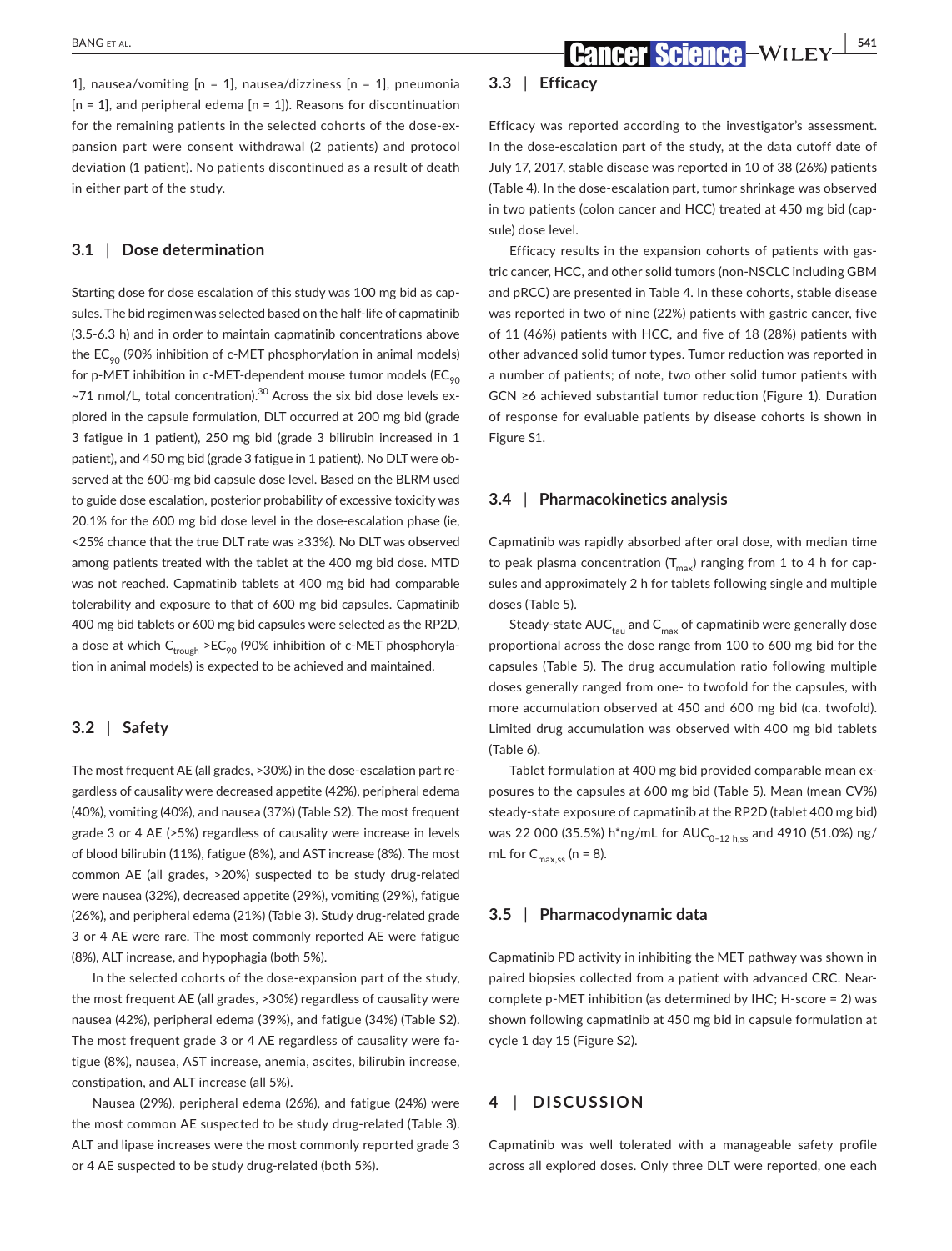| S<br>TABLE                                                                                                                                                      |                                   |                         |                                              |                       | Adverse events, suspected to be study drug related (a |                       |                         |                       | ny grade occurring in ≥5% of patients in either the dose-escalation or selected dose-expansion cohorts and grade 3 or 4) |                       |                                   |                       |                                   |                       |                                   |                       |                                   |                       |
|-----------------------------------------------------------------------------------------------------------------------------------------------------------------|-----------------------------------|-------------------------|----------------------------------------------|-----------------------|-------------------------------------------------------|-----------------------|-------------------------|-----------------------|--------------------------------------------------------------------------------------------------------------------------|-----------------------|-----------------------------------|-----------------------|-----------------------------------|-----------------------|-----------------------------------|-----------------------|-----------------------------------|-----------------------|
|                                                                                                                                                                 |                                   | Dose escalation, mg bid |                                              |                       |                                                       |                       |                         |                       |                                                                                                                          |                       |                                   | Dose expansion (RP2D) |                                   |                       |                                   |                       |                                   |                       |
|                                                                                                                                                                 | 100-350<br>$n = 16$               |                         | $p = n$<br>450                               |                       | $n = 8$<br>600                                        |                       | 400 (tablet)<br>$n = 5$ |                       | $\frac{AB}{N}$ = 38                                                                                                      |                       | Gastric cancer<br>$n = 9$         |                       | $n = 11$<br><b>HCC</b>            |                       | $n = 18$<br>Other                 |                       | All expansions<br>$N = 38$        |                       |
| Preferred Term                                                                                                                                                  | grades<br>n (%)<br>$\overline{4}$ | Grade<br>n (%)<br>3/4   | grades<br>n (%)<br>$\overline{\overline{A}}$ | Grade<br>n (%)<br>3/4 | grades<br>n (%)<br>₹                                  | Grade<br>n (%)<br>3/4 | grades<br>n (%)<br>₹    | Grade<br>n (%)<br>3/4 | All grades<br>n (%)                                                                                                      | Grade<br>n (%)<br>3/4 | grades<br>n (%)<br>$\overline{4}$ | Grade<br>n (%)<br>3/4 | grades<br>n (%)<br>$\overline{4}$ | Grade<br>n (%)<br>3/4 | grades<br>n (%)<br>$\overline{4}$ | Grade<br>n (%)<br>3/4 | grades<br>n (%)<br>$\overline{4}$ | Grade<br>3/4<br>n (%) |
| Nausea                                                                                                                                                          | 3(19)                             | $\circ$                 | 4 (44)                                       | $\circ$               | 3(38)                                                 | $\circ$               | 2(40)                   | $\circ$               | 12(32)                                                                                                                   | $\circ$               | $\circ$                           | $\circ$               | 5 (46)                            | $1(9)$                | 6(33)                             | $\circ$               | 11 (29)                           | $1(3)$                |
| Decreased appetite                                                                                                                                              | 5(31)                             | 1(6)                    | 3(33)                                        | $\circ$               | 3(38)                                                 | $\circ$               | $\circ$                 | $\circ$               | 11 (29)                                                                                                                  | 1(2)                  | $\circ$                           | $\circ$               | $2(18)$                           | $\circ$               | 2(11)                             | $\circ$               | 4(11)                             | $\circ$               |
| Vomiting                                                                                                                                                        | 4 (25)                            | $\circ$                 | 3(33)                                        | $\circ$               | 3(38)                                                 | $\circ$               | 1(20)                   | $\circ$               | 11 (29)                                                                                                                  |                       | $\circ$                           | $\circ$               | 3(27)                             | 1(9)                  | 4(22)                             | $\circ$               | 7(18)                             | $1(3)$                |
| Fatigue                                                                                                                                                         | 3(19)                             | 2(13)                   | 3(33)                                        | $1\ (11)$             | 3(38)                                                 |                       | 1(20)                   | $\circ$               | 10(26)                                                                                                                   | 3(8)                  | 3(33)                             | 1(11)                 | 3(27)                             | $\circ$               | 3(17)                             | $\circ$               | 9(24)                             | $1(3)$                |
| Peripheral edema                                                                                                                                                | 3(19)                             | 1(6)                    | 2(22)                                        | $\circ$               | $1(13)$                                               |                       | 2(40)                   | $\circ$               | $8(21)$                                                                                                                  | $1(3)$                | 3(33)                             |                       | 3(27)                             | $\circ$               | 4(22)                             | $\circ$               | 10(26)                            | $\circ$               |
| Asthenia                                                                                                                                                        | 4(25)                             | $\circ$                 | $1\left( 11\right)$                          | $\circ$               | $\circ$                                               |                       | 1(20)                   | $\circ$               | 6(16)                                                                                                                    | $\circ$               | $\circ$                           | $\circ$               | $1(9)$                            | $\circ$               | $1(6)$                            | $\circ$               | 2(5)                              | $\circ$               |
| Hypoalbuminemia                                                                                                                                                 | 3(19)                             | 1(6)                    | $\circ$                                      | $\circ$               | $1(13)$                                               |                       | 2(40)                   | $\circ$               | 6(16)                                                                                                                    | 1(3)                  | $\circ$                           | $\circ$               | $\circ$                           | $\circ$               | $1(6)$                            | $\circ$               | $1(3)$                            | $\circ$               |
| AST increased                                                                                                                                                   | 1(6)                              | $\circ$                 | $1\left( 11\right)$                          | 1(11)                 | 2(25)                                                 |                       | 1(20)                   | $\circ$               | 5(13)                                                                                                                    | 1(3)                  | $1(11)$                           | $\circ$               | $1(9)$                            | (6)                   | 2(11)                             | $\circ$               | 4(11)                             | $\circ$               |
| Diarrhea                                                                                                                                                        | 2(13)                             | $\circ$                 | $\circ$                                      | $\circ$               | 2(25)                                                 |                       | 1(20)                   | $\circ$               | 5(13)                                                                                                                    | $\circ$               | $\circ$                           | $\circ$               | 4(36)                             | $\circ$               | 3(17)                             | $\circ$               | 7(18)                             | $\circ$               |
| <b>Blood bilirubin</b><br>increased                                                                                                                             | 3(19)                             | 1(6)                    | $\circ$                                      | $\circ$               | $1(13)$                                               |                       | $\circ$                 | $\circ$               | 4(11)                                                                                                                    | $1(3)$                | $\circ$                           | $\circ$               | $\circ$                           | $\circ$               | $\circ$                           | $\circ$               | $\circ$                           | $\circ$               |
| ALTincreased                                                                                                                                                    | $\circ$                           | $\circ$                 | $1\ (11)$                                    | $1\left( 11\right)$   | $1(13)$                                               | $1\ (13)$             | $1(20)$                 | $\circ$               | 3(8)                                                                                                                     | 2(5)                  | $1(11)$                           | $1(11)$               | $\circ$                           | $\circ$               | $1(6)$                            | 1(6)                  | 2(5)                              | 2(5)                  |
| Constipation                                                                                                                                                    | 2(13)                             | $\circ$                 | $\circ$                                      | $\circ$               | $\circ$                                               | $\circ$               | 1(20)                   | $\circ$               | 3(8)                                                                                                                     | $\circ$               | $\circ$                           | $\circ$               | $\circ$                           | $\circ$               | $1(6)$                            | $\circ$               | 1(3)                              | $\circ$               |
| Upper abdominal<br>pain                                                                                                                                         | 1(6)                              | $\circ$                 | $\circ$                                      | $\circ$               | $\circ$                                               | $\circ$               | $1(20)$                 | $\circ$               | 2(5)                                                                                                                     | $\circ$               | $\circ$                           | $\circ$               | $\circ$                           | $\circ$               | $\circ$                           | $\circ$               | $\circ$                           | $\circ$               |
| Amylase increased                                                                                                                                               | 2(13)                             | 1(6)                    | $\circ$                                      | $\circ$               | $\circ$                                               | $\circ$               | $\circ$                 | $\circ$               | 2(5)                                                                                                                     | 1(3)                  | $\circ$                           | $\circ$               | $\circ$                           | $\circ$               | $\circ$                           | $\circ$               | $\circ$                           | $\circ$               |
| Blood creatinine<br>increased                                                                                                                                   | 2(13)                             | $\circ$                 | $\circ$                                      | $\circ$               | $\circ$                                               |                       | $\circ$                 | $\circ$               | 2(5)                                                                                                                     | $\circ$               | $\circ$                           | $\circ$               | 1(9)                              | 1(9)                  | 1(6)                              | $\circ$               | 2(5)                              | 1(3)                  |
| Headache                                                                                                                                                        | 1(6)                              | $\circ$                 | $1\left( 11\right)$                          | $\circ$               | $\circ$                                               |                       | $\circ$                 | $\circ$               | 2(5)                                                                                                                     | $\circ$               | $1(11)$                           | $\circ$               | $\circ$                           | $\circ$               | $\circ$                           | $\circ$               | $1(3)$                            | $\circ$               |
| Hypophagia                                                                                                                                                      | 2(13)                             | 2(13)                   | $\circ$                                      | $\circ$               | $\circ$                                               |                       | $\circ$                 | $\circ$               | 2(5)                                                                                                                     | 2(5)                  |                                   |                       |                                   |                       |                                   |                       |                                   |                       |
| Myalgia                                                                                                                                                         | 2(13)                             | $\circ$                 | $\circ$                                      | $\circ$               | $\circ$                                               |                       | $\circ$                 | $\circ$               | 2(5)                                                                                                                     | $\circ$               | $\circ$                           | $\circ$               | $\circ$                           | $\circ$               | 2(11)                             | $\circ$               | 2(5)                              | $\circ$               |
| Odynophagia                                                                                                                                                     | 1(6)                              | $\circ$                 | $\circ$                                      | $\circ$               | $\circ$                                               |                       | 1(20)                   | $\circ$               | 2(5)                                                                                                                     | $\circ$               | $\circ$                           | $\circ$               | $\circ$                           | $\circ$               | $\circ$                           | $\circ$               | $\circ$                           | $\circ$               |
| Total protein<br>decreased                                                                                                                                      | $1(6)$                            | $\circ$                 | $\circ$                                      | $\circ$               | $1(13)$                                               |                       | $\circ$                 | $\circ$               | 2(5)                                                                                                                     | $\circ$               | $\circ$                           | $\circ$               | $\circ$                           | $\circ$               | $\circ$                           | $\circ$               | $\circ$                           | $\circ$               |
| Pyrexia                                                                                                                                                         | 1(6)                              | $\circ$                 | $1\ (11)$                                    | $\circ$               | $\circ$                                               |                       | $\circ$                 | $\circ$               | 2(5)                                                                                                                     | $\circ$               | $\circ$                           | $\circ$               | 0                                 | $\circ$               | $\circ$                           | 0                     | $\circ$                           | $\circ$               |
| Stomatitis                                                                                                                                                      | $\circ$                           | $\circ$                 | $\circ$                                      | $\circ$               | $1(13)$                                               |                       | 1(20)                   | $\circ$               | 2(5)                                                                                                                     | $\circ$               | $\circ$                           | $\circ$               |                                   | $\circ$               | 1(6)                              | $\circ$               | 1(3)                              | $\circ$               |
| Lipase increased                                                                                                                                                | $1(6)$                            | 1(6)                    | $\circ$                                      | $\circ$               | $\circ$                                               |                       | $\circ$                 | $\circ$               | $1(3)$                                                                                                                   | 1(3)                  | $\circ$                           | $\circ$               | 2(18)                             | 2(18)                 | $1(6)$                            | $\circ$               | 3(8)                              | 2(5)                  |
| Dyspepsia                                                                                                                                                       | $\circ$                           | $\circ$                 | $\circ$                                      | $\circ$               | $1(13)$                                               |                       | $\circ$                 | $\circ$               | $1(3)$                                                                                                                   | $\circ$               | $\circ$                           | $\circ$               | $\circ$                           | $\circ$               | $2(11)$                           | $\circ$               | 2(5)                              | $\circ$               |
| Thrombocytopenia                                                                                                                                                | 1(6)                              | $\circ$                 | $\circ$                                      | $\circ$               | $\circ$                                               | $\circ$               | $\circ$                 | $\circ$               | $1(3)$                                                                                                                   | $\circ$               | 1(11)                             | 1(11)                 | $1(9)$                            | $\circ$               | $\circ$                           | $\circ$               | 2(5)                              | 1(3)                  |
| Dizziness                                                                                                                                                       | $\circ$                           | $\circ$                 | $\circ$                                      | $\circ$               | $\circ$                                               | $\circ$               | 1(20)                   | $\circ$               | $1(3)$                                                                                                                   | $\circ$               | $\circ$                           | $\circ$               | $1(9)$                            | $\circ$               | $1(6)$                            | $\circ$               | 2(5)                              | $\circ$               |
| Maculo-papular rash                                                                                                                                             | $\circ$                           | $\circ$                 | $1\left(11\right)$                           | $\circ$               | $\circ$                                               | $\circ$               |                         | $\circ$               | 1(3)                                                                                                                     |                       | $\circ$                           | $\circ$               | $\circ$                           | $\circ$               | 2(11)                             | $\circ$               | 2(5)                              | $\circ$               |
| Localized edema                                                                                                                                                 |                                   |                         |                                              |                       |                                                       |                       |                         |                       |                                                                                                                          |                       | $\circ$                           | $\circ$               | $\circ$                           | $\circ$               | $2\ (11)$                         | $\circ$               | 2(5)                              | $\circ$               |
| Abbreviations: ALT, alanine aminotransferase; AST, aspartate aminotransferase; bid, twice daily; HCC, hepatocellular carcinoma; RP2D, recommended phase 2 dose. |                                   |                         |                                              |                       |                                                       |                       |                         |                       |                                                                                                                          |                       |                                   |                       |                                   |                       |                                   |                       |                                   |                       |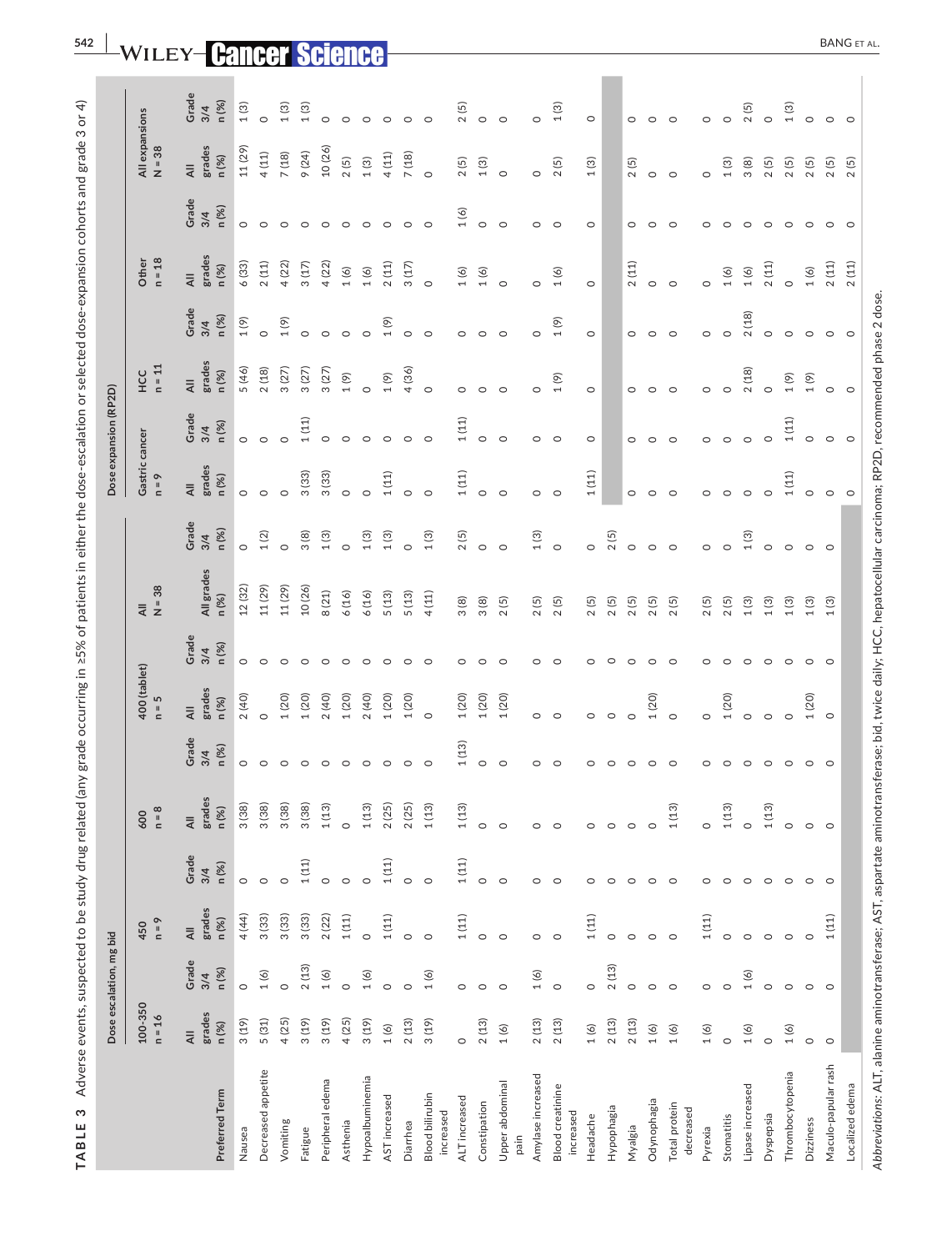|                                                                                                                          |                       | Dose escalation, mg bid |                       |                       |                   |                       |                         |                             | Dose expansion (RP2D)     |                        |                               |                            |
|--------------------------------------------------------------------------------------------------------------------------|-----------------------|-------------------------|-----------------------|-----------------------|-------------------|-----------------------|-------------------------|-----------------------------|---------------------------|------------------------|-------------------------------|----------------------------|
|                                                                                                                          | $n = 4$<br>100        | $n = 5$<br>200          | $n = 4$<br>250        | $n = 3$<br>350        | $n = 9$<br>450    | $n = 8$<br>600        | 400 (tablet)<br>$n = 5$ | All escalations<br>$N = 38$ | Gastric cancer<br>$n = 9$ | $n = 11$<br><b>HCC</b> | Other indications<br>$n = 18$ | All expansions<br>$N = 38$ |
| Best overall response, n (%)                                                                                             |                       |                         |                       |                       |                   |                       |                         |                             |                           |                        |                               |                            |
| Complete response                                                                                                        | $\circ$               |                         |                       |                       |                   | $\circ$               |                         | $\circ$                     |                           | 0                      | $\circ$                       |                            |
| Partial response                                                                                                         |                       |                         |                       |                       |                   | $\circ$               |                         |                             |                           |                        | O                             |                            |
| Stable disease                                                                                                           | 2(50)                 | 1(20)                   | 1(25)                 | 1(33)                 | 2(22)             | 1(13)                 | 2(40)                   | 10 (26)                     | 2(22)                     | 5 (46)                 | 5(28)                         | 10(26)                     |
| Progressive disease                                                                                                      | 2(50)                 | 4 (80)                  | 250)                  | 2(67)                 | 6(67)             | 6(75)                 | 3(60)                   | 25 (66)                     | 3(33)                     | 1(9.1)                 | 9(50)                         | 26 (68)                    |
| Unknown                                                                                                                  |                       | $\circ$                 | 1(25)                 | 0                     | 1(11)             | 1(13)                 | $\circ$                 | 3(5)                        | 4 (44)                    | 5 (46)                 | 4(22)                         | 2(5)                       |
| Overall response rate,<br>n (%) 95% CI                                                                                   | $0.0 - 60.2$          | $0.0 - 52.2$            | $0.0 - 60.2$          | œ<br>$0.0 - 70.$      | $0.0 - 36.9$      | $0.0 - 36.9$          | $0.0 - 52.2$            | $0.0 - 9.3$                 | $0.0 - 33.6$              | $0.0 - 28.5$           | $0.0 - 18.5$                  | $0.0 - 9.3$                |
| Disease control rate,<br>n (%) 95% Cl                                                                                    | $6.8 - 93.2$<br>2(50) | $0.5 - 71.6$<br>1(20)   | $0.6 - 80.6$<br>1(25) | $0.8 - 90.6$<br>1(33) | 2.8-60.0<br>2(22) | $0.3 - 52.7$<br>1(13) | 5.3-85.3<br>2(40)       | 13.4-43.1<br>10 (26)        | $2.8 - 60.0$<br>2(22.2)   | 16.7-76.6<br>5(45.5)   | $9.7 - 53.5$<br>5 (27.8)      | 13.4-43.1<br>10 (26)       |
| Abbreviations: bid, twice daily; CI, confidence interval; HCC, hepatocellular carcinoma; RP2D, recommended phase 2 dose. |                       |                         |                       |                       |                   |                       |                         |                             |                           |                        |                               |                            |

at 200 mg bid, 250 mg bid, and 450 mg bid doses. No DLT were observed at the 600-mg bid capsule dose level. Based on the BLRM used to guide dose escalation, the posterior probability of excessive toxicity was 20.1% for the 600-mg bid dose level in the dose-escala tion phase. Capmatinib exposure was found to increase by dose up to 600 mg bid dose level.

In the dose-escalation part, tumor shrinkage was observed for two patients (colon cancer and HCC) treated with the 450-mg bid (capsule) dose level. Near-complete PD effect (defined as p-MET in hibition) was observed in this patient with colorectal cancer at 450 mg bid capsule dose level. MTD was not reached. Thus, based on considerations of the estimated MTD by the BLRM model along with overall assessment of safety, PK and PD results, and preliminary clin ical efficacy data, the RP2D was determined initially to be 600 mg bid in capsule formulation.

In order to improve patient compliance reducing the pill burden, a tablet formulation was introduced, as 12 capsules had to be taken bid as the 600 mg bid dose regimen. Relative bioavailability of INC280 tablet with respect to capsule formulation was assessed in healthy subjects, and a tablet safety cohort at 400 mg bid was further evaluated in this study. The evaluated tablet formulation at a dose of 400 mg bid was well tolerated with no DLT reported, had a comparable favorable safety pro file, and comparable mean exposure to the capsule formulation at a dose of 600 mg bid. Thus , the RP2D was determined to be 400 mg bid in tab let formulation. A number of the expansion-part patients were switched from the capsule formulation to the tablet as soon as it was available.

Overall, capmatinib was well tolerated at the RP2D (600 mg bid capsule and 400 mg bid tablet). The most common AE suspected to be related to the study drug were mostly grade 1 or 2.

Only a limited number of patients were determined to have tumors harboring high-level *MET* gene copy gain or high *MET* overexpression or *MET* mutations in both the escalation and selected expansion cohorts. Although the best overall response was limited with stable disease in 26% of escalation patients and in 32% of the expansion patients (22% of pa tients in the gastric cancer cohort, 46% of patients in the HCC cohort, and 28% of patients with other advanced solid tumor types), a number of these patients achieved substantial tumor reduction and durable stable disease; of note, two other solid tumor patients with GCN ≥6 achieved substantial tumor reduction (Figure 1). These results were similar to those observed with capmatinib with Japanese patients with advanced solid tumors, where the best overall response was stable disease (reported in 18.2% of patients).<sup>34</sup> BOI-9016M, a novel c-MET inhibitor, showed activity in Chinese patients with advanced solid tumors, with partial response in one (5%) of 20 patients and stable disease in 10 (50%) patients.<sup>35</sup> Results for other MET inhibitors have been reported in molecularly selected pa tients with NSCLC. Crizotinib, a multikinase (ALK/ROS1/MET) inhibitor, showed clinically meaningful antitumor activity in patients with *MET* exon 14-mutated NSCLC, with an ORR of 32% (21 of 65 patients; 95% CI: 21- 45)<sup>36</sup> and in patients with high MET amplification (MET/CEP7 ≥4) status, with an ORR of 40% (eight of 20 patients; 95% CI: 19.1-63.9).<sup>37</sup> Tepotinib, a selective MET inhibitor, showed activity with an ORR of 57.5% (23 of 40 patients; 95% CI: 40.9-73.0) by the investigator in patients with advanced NSCLC harboring *MET exon 14 skipping* mutations.38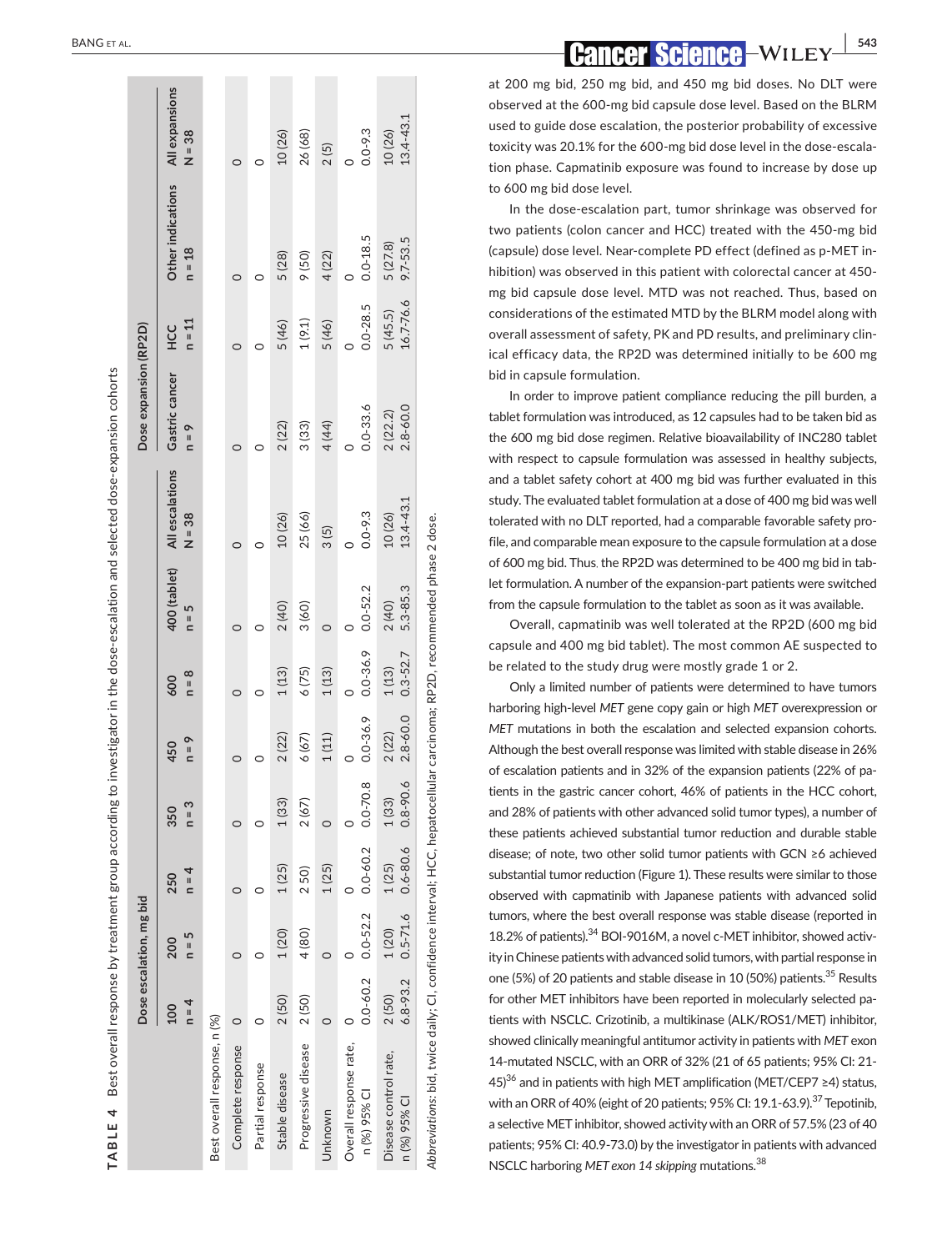

**FIGURE 1** Best percentage change from baseline in sum of tumor diameters according to investigator assessment in dose-expansion cohorts (N = 18)\*. \*Patients with measurable baseline disease and at least one valid postbaseline (BIRC) assessment (best percentage change from baseline <0  $[n = 7]$  and >0  $[n = 11]$ ).

BIRC, blinded independent review committee; GCN, gene copy number; HCC, hepatocellular carcinoma; IHC, immunohistochemistry; unk, unknown.

|  | TABLE 5 Summary of steady-state PK parameters for capmatinib |  |
|--|--------------------------------------------------------------|--|
|--|--------------------------------------------------------------|--|

|                                          |                | PK analysis set: dose group, mg bid |                |                |                |                 |                         |
|------------------------------------------|----------------|-------------------------------------|----------------|----------------|----------------|-----------------|-------------------------|
| <b>PK</b> parameter<br>(Cycle 1, Day 15) | 100<br>$n = 4$ | 200<br>$n = 5$                      | 250<br>$n = 3$ | 350<br>$n = 3$ | 450<br>$n = 7$ | 600<br>$n = 45$ | 400 (tablet)<br>$n = 8$ |
| $AUC_{0-12h}$ (h <sup>*</sup> ng/mL)     |                |                                     |                |                |                |                 |                         |
| Mean (SD)                                | 3820 (2420)    | 13 500 (6530)                       | 7070 (3990)    | 19 400 (5360)  | 18 800 (6870)  | 25 600 (14 900) | 22 000 (7790)           |
| CV% mean                                 | 63.5           | 48.5                                | 56.4           | 27.7           | 36.6           | 58.3            | 35.5                    |
| $C_{\text{max}}$ (ng/mL)                 |                |                                     |                |                |                |                 |                         |
| Mean (SD)                                | 660 (550)      | 2500 (856)                          | 1580 (1010)    | 4410 (3800)    | 3200 (1280)    | 4890 (3580)     | 4910 (2510)             |
| CV% mean                                 | 83.3           | 34.2                                | 63.8           | 86.3           | 39.8           | 73.2            | 51.0                    |
| $T_{\text{max}}$ (h)                     |                |                                     |                |                |                |                 |                         |
| Median                                   | 2.86           | 1.92                                | 1.00           | 3.93           | 2.00           | 2.00            | 2.02                    |
| (Min: Max)                               | (1.88; 4.00)   | (1.85; 8.00)                        | (0.45; 2.02)   | (1.00; 4.02)   | (1.83; 7.87)   | (0.517; 8.42)   | (0.50; 4.33)            |

*Abbreviations: AUC*<sub>0-12 h</sub>, area under concentration-time curve from time 0 to 12 h; bid, twice daily; C<sub>max</sub>, maximum observed plasma concentration; CV%, percent coefficient of variation;  $T_{max}$ , median time to peak plasma concentration; PK, pharmacokinetics.

**TABLE 6** Summary of accumulation ratio for capmatinib following repeated dosage

|                                          |                | PK analysis set: dose group, mg bid |                |                |                |                 |                         |
|------------------------------------------|----------------|-------------------------------------|----------------|----------------|----------------|-----------------|-------------------------|
| <b>PK</b> parameter<br>(Cycle 1, Day 15) | 100<br>$n = 3$ | 200<br>$n = 5$                      | 250<br>$n = 3$ | 350<br>$n = 3$ | 450<br>$n = 5$ | 600<br>$n = 15$ | 400 (tablet)<br>$n = 5$ |
| Racc                                     |                |                                     |                |                |                |                 |                         |
| Mean (SD)                                | 1.54(0.786)    | 1.36 (0.869)                        | 1.08 (0.443)   | 1.38 (0.614)   | 2.36(1.75)     | 2.07 (0.848)    | 1.09(0.408)             |
| CV% mean                                 | 50.9           | 63.9                                | 40.8           | 44.5           | 74.0           | 40.9            | 37.6                    |

*Abbreviations:* bid, twice daily; CV%, percent coefficient of variation; PK, pharmacokinetics; Racc, mean accumulation ratio; ss, at steady state.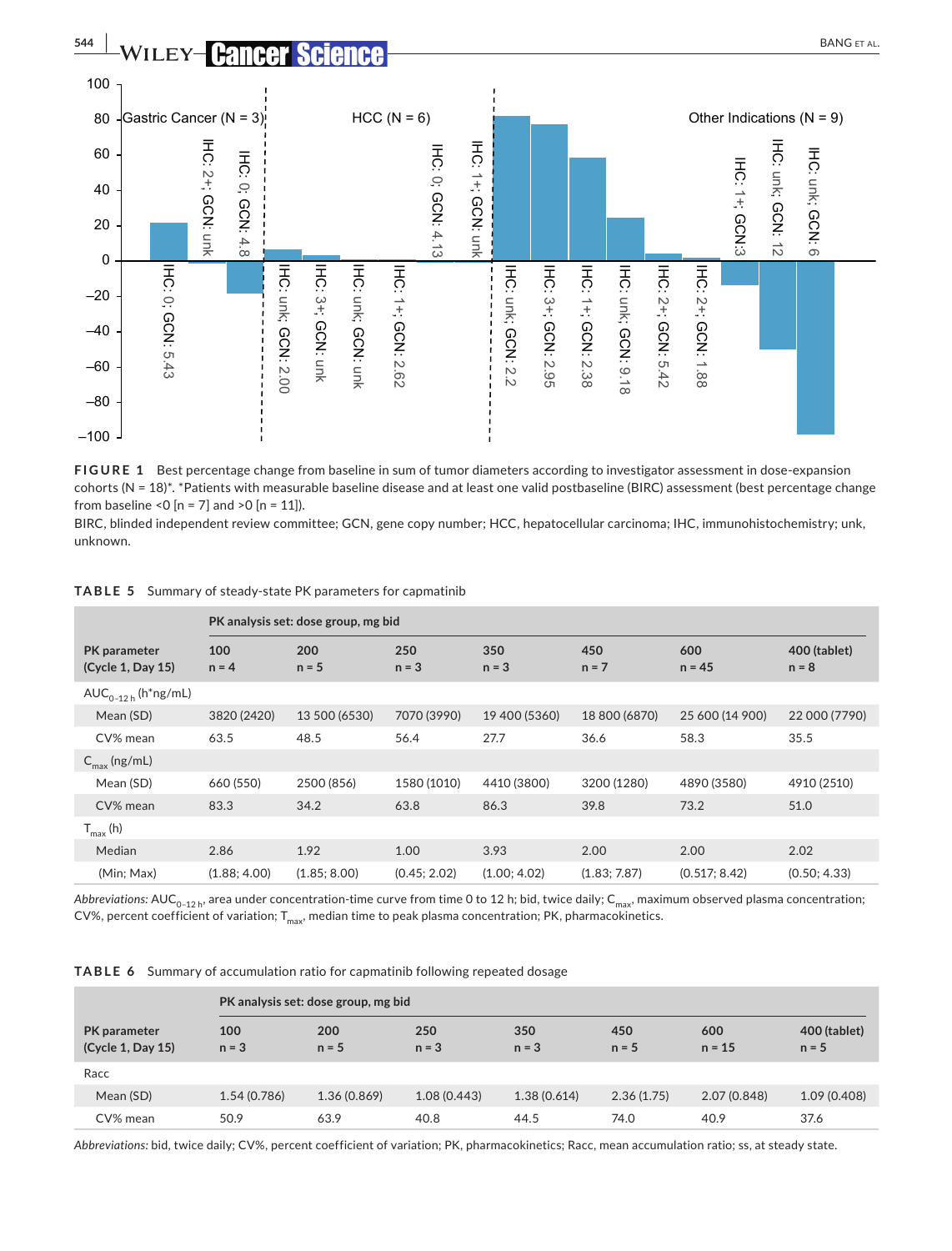Overall, in the present study, suboptimal molecular selection for MET status might have contributed to the limited efficacy observed in both the escalation and the expansion cohorts of patients with gastric cancer, HCC, and other solid tumors.

Results of the expansion part of the study conducted with capmatinib at the RP2D in patients with advanced MET-dependent NSCLC, including a subset of patients enrolled with more stringently specified MET dysregulation biomarker criteria, are reported separately (Schuler M et al; manuscript submitted). Further, the predictive value of different mechanisms of MET dysregulation (including MET amplification and METΔex14 mutation) in advanced NSCLC is prospectively being explored in another ongoing phase 2 study of capmatinib (NCT02414139).

In summary, the RP2D of capmatinib was 600 mg bid capsule or 400 mg bid tablet. The tablet formulation is now used in all capmatinib studies. Capmatinib was well tolerated and showed antitumor activity and acceptable safety profile at the R2PD.

### **ACKNOWLEDGMENTS**

We would like to take this opportunity to thank the participating patients, their families, all of the study co-investigators, and research contributors. Medical writing support was provided by Pushkar Narvilkar, Novartis Healthcare Pvt Ltd (Hyderabad, India) and Helen Garside (ex-Articulate Science employee). This study was funded by Novartis Pharmaceuticals Corporation.

### **CONFLICTS OF INTEREST**

Annual value of remuneration received:

- Mikhail Akimov from Novartis (employment).
- Samson Ghebremariam from Novartis (employment).
- Monica Giovannini (self) from Novartis (employment).
- Monica Giovannini (family member) from Bluebirdbio (employment).

Annual profit from shares received:

- Mikhail Akimov has Novartis Stock.
- Samson Ghebremariam has Novartis Stock.
- Monica Giovannini (self) has Novartis Stock.
- Monica Giovannini (family member) has Bluebirdbio Stock.

Total annual value of daily allowances/honoraria received:

• David Hong from AbbVie (research grants), Adaptimmune (research grants, and consulting or advisory role), Amgen (research grants), AstraZeneca (research grants), Bayer (research grants, and consulting or advisory role), BMS (research grants), Daiichi Sankyo (research grants), Eisai (research grants), Fate Therapeutics (research grants), Genentech (research grants, consulting or advisory role), Genmab (research grants), Ignyta (research grants), Infinity (research grants), Kite (research grants), Kyowa (research grants), Lilly (research grants), LOXO (research grants), Merck

 **BANG ET AL. CANGET AL. CANGET AL. CANGET AL. CANGET AL. CANGET AL. EXECUTE:** 

(research grants), MedImmune (research grants), Mirati (research grants), MiRNA (research grants), Molecular Templates (research grants), Mologen (research grants), NCI-CTEP (research grants), Novartis (research grants), Pfizer (research grants, and consulting or advisory role), Seattle Genetics (research grants, and consulting or advisory role), Takeda (research grants, and consulting or advisory role), Alpha Insights (consulting or advisory role), Axiom (consulting or advisory role), Baxter (consulting or advisory role), GLG (consulting or advisory role), Group H (consulting or advisory role), Guidepoint Global (consulting or advisory role), Infinity (consulting or advisory role), Janssen (consulting or advisory role), Merrimack (consulting or advisory role), Medscape (consulting or advisory role), Numab (consulting or advisory role), and Trieza Therapeutics (consulting or advisory role).

Total annual value of manuscript fees received:

• Todd M. Bauer from Pfizer (paid to third part vendor for medical writing/editorial support).

Total annual value of research funds, endowments, endowed chairs, and researcher-employment costs received:

• Yung-Jue Bang (for clinical trials to the institution) from AstraZeneca, Novartis, Genentech/Roche, MSD, Merck Serano, Bayer, BMS, GSK, Pfizer, Eli Lilly, Boehringer-Ingelheim, MacroGenics, Boston Biomedical, FivePrime, Curis, Taiho, Takeda, Ono, Daiichi Sankyo, Astellas, BeiGene, Green Cross, CKD Pharma, Genexine. Martin Schuler (research grants provided to academic institution from AstraZeneca, Bristol-Myers Squibb, Novartis. Wan Teck Lim from Novartis (personal fees). Todd M. Bauer (to the institution) from Daiichi Sankyo, Medpacto (grants), Incyte (grants), Mirati Therapeutics (grants), MedImmune (grants), Abbvie (grants), AstraZeneca (grants), MabVax (grants), Stemline Therapeutics (grants), Merck (grants), Lilly (grants), GlaxoSmithKline (grants), Novartis (grants), Genentech (grants), Deciphera (grants), Merrimack (grants), Immunogen (grants), Millennium (grants), Phosplatin Therapeutics (grants), Calithera Biosciences (grants), Kolltan Pharmaceuticals (grants), Principia Biopharma (grants), Peloton (grants), Immunocore (grants), Roche (grants), Aileron Therapeutics (grants), Bristol-Myers Squibb (grants), Amgen (grants), Onyx (grants), Sanofi (grants), Boehringer-Ingelheim (grants), Astellas Pharma (grants), Five Prime Therapeutics (grants), Jacobio (grants), Top Alliance BioScience (grants), Janssen (grants), Clovis Oncology (grants), Takeda (grants), Karyopharm Therapeutics (grants), Foundation Medicine (grants), ARMO Biosciences (grants), Leap Therapeutics (grants and other), Ignyta (grants, non-financial support and other), Moderna Therapeutics (grants, non-financial support and other), Pfizer (grants, personal fees and other), Loxo (grants, personal fees and non-financial support), Bayer (grants, personal fees and non-financial support), Guardant Health (personal fees and non-financial support from) outside the submitted work. David Hong from Molecular Match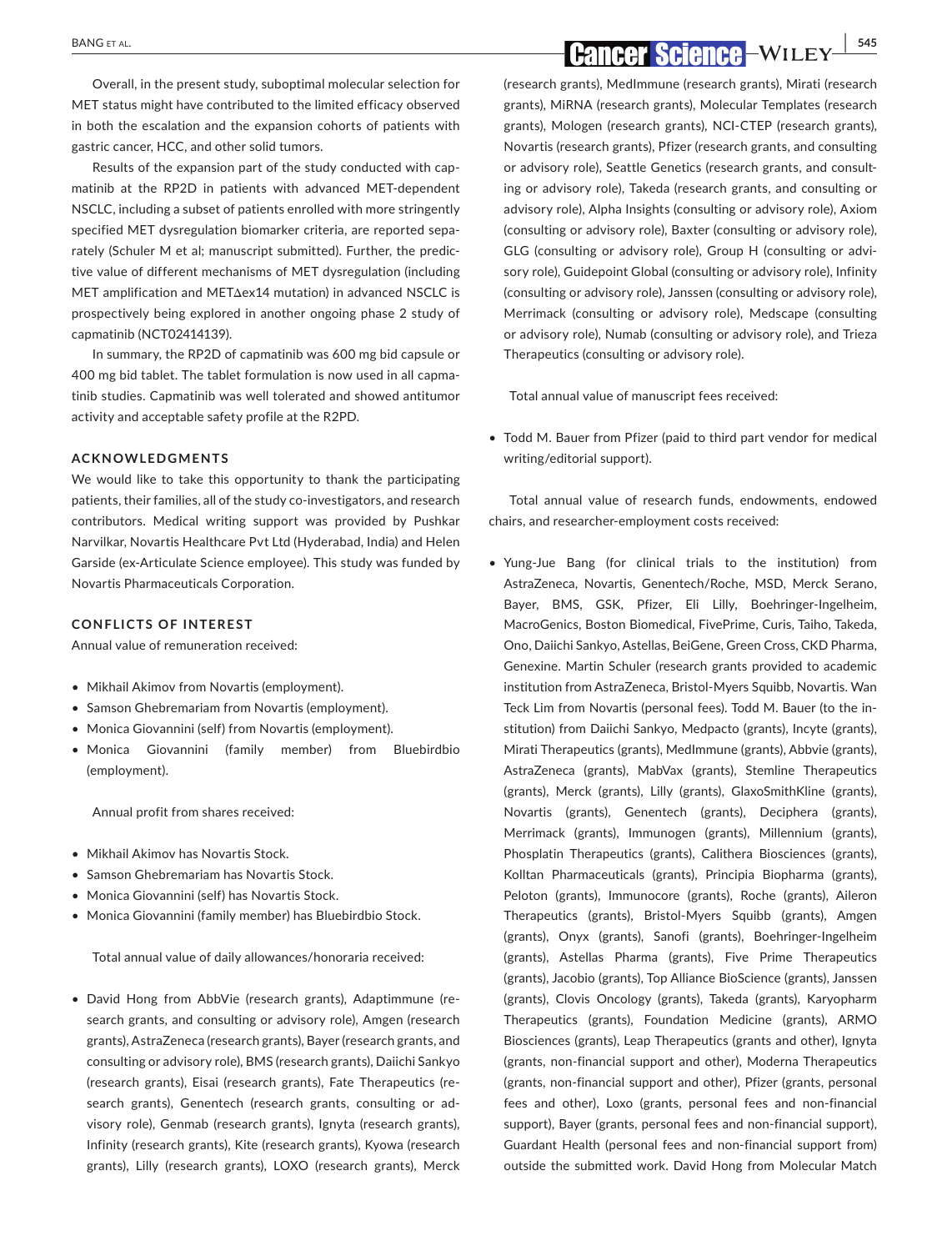(Advisor), OncoResponse (founder), and Presagia Inc. (Advisor). Brigette Ma from Novartis (personal fees [advisory role] and research grant), BI (personal fees [advisory role]), BMS (personal fees [advisory role]), and MSD (personal fees [advisory role]), and Roche (personal fees [speaker]).

Other annual remuneration received:

- David Hong from LOXO, MiRNA, ASCO, AACR, SITC, and Genmab.
- Mikhail Akimov from Novartis.
- Samson Ghebremariam from Novartis.
- Monica Giovannini (self) from Novartis (employment).
- Monica Giovannini (family member) from Bluebirdbio (employment).

### **DATA AVAILABILITY STATEMENT**

Novartis will not provide access to patient-level data if there is a reasonable likelihood that individual patients could be re-identified. Phase 1 studies, by their nature, present a high risk of patient reidentification; therefore, patient individual results for phase 1 studies cannot be shared. In addition, clinical data, in some cases, have been collected subject to contractual or consent provisions that prohibit transfer to third parties. Such restrictions may preclude granting access under these provisions. Where co-development agreements or other legal restrictions prevent companies from sharing particular data, companies will work with qualified requestors to provide summary information where possible.

### **ORCID**

*Yung-Jue B[ang](https://orcid.org/0000-0002-2573-5789)* <https://orcid.org/0000-0001-6000-4597> *Chia-Chi Lin* <https://orcid.org/0000-0002-2573-5789>

### **REFERENCES**

- 1. Sierra JR, Tsao MS. c-MET as a potential therapeutic target and biomarker in cancer. *Ther Adv Med Oncol*. 2011;3(1 Suppl):S21-35.
- 2. Smolen GA, Sordella R, Muir B, et al. Amplification of MET may identify a subset of cancers with extreme sensitivity to the selective tyrosine kinase inhibitor PHA-665752. *Proc Natl Acad Sci USA*. 2006;103:2316-2321.
- 3. Bradley CA, Salto-Tellez M, Laurent-Puig P, et al. Targeting c-MET in gastrointestinal tumours: rationale, opportunities and challenges. *Nat Rev Clin Oncol*. 2017;14:562-576.
- 4. Sadiq AA, Salgia R. MET as a possible target for non-small-cell lung cancer. *J Clin Oncol*. 2013;31:1089-1096.
- 5. Cappuzzo F, Marchetti A, Skokan M, et al. Increased MET gene copy number negatively affects survival of surgically resected nonsmall-cell lung cancer patients. *J Clin Oncol*. 2009;27:1667-1674.
- 6. Kawakami H, Okamoto I, Okamoto W, Tanizaki J, Nakagawa K, Nishio K. Targeting MET amplification as a new oncogenic driver. *Cancers (Basel)*. 2014;6:1540-1552.
- 7. Schildhaus HU, Schultheis AM, Ruschoff J, et al. MET amplification status in therapy-naive adeno- and squamous cell carcinomas of the lung. *Clin Cancer Res*. 2015;21:907-915.
- 8. Bean J, Brennan C, Shih JY, et al. MET amplification occurs with or without T790M mutations in EGFR mutant lung tumors with

acquired resistance to gefitinib or erlotinib. *Proc Natl Acad Sci USA*. 2007;104:20932-20937.

- 9. Chen HJ, Mok TS, Chen ZH, et al. Clinicopathologic and molecular features of epidermal growth factor receptor T790M mutation and c-MET amplification in tyrosine kinase inhibitor-resistant Chinese non-small cell lung cancer. *Pathol Oncol Res*. 2009;15:651-658.
- 10. Engelman JA, Zejnullahu K, Mitsudomi T, et al. MET amplification leads to gefitinib resistance in lung cancer by activating ERBB3 signaling. *Science*. 2007;316:1039-1043.
- 11. Sequist LV, Waltman BA, Dias-Santagata D, et al. Genotypic and histological evolution of lung cancers acquiring resistance to EGFR inhibitors. *Sci Transl Med*. 2011;3:75ra26.
- 12. Yu HA, Arcila ME, Rekhtman N, et al. Analysis of tumor specimens at the time of acquired resistance to EGFR-TKI therapy in 155 patients with EGFR-mutant lung cancers. *Clin Cancer Res*. 2013;19:2240-2247.
- 13. Minari R, Bordi P, Tiseo M. Third-generation epidermal growth factor receptor-tyrosine kinase inhibitors in T790M-positive non-small cell lung cancer: review on emerged mechanisms of resistance. *Transl Lung Cancer Res*. 2016;5:695-708.
- 14. Lorenzato A, Olivero M, Patane S, et al. Novel somatic mutations of the MET oncogene in human carcinoma metastases activating cell motility and invasion. *Cancer Res*. 2002;62:7025-7030.
- 15. Lee JH, Han SU, Cho H, et al. A novel germ line juxtamembrane Met mutation in human gastric cancer. *Oncogene*. 2000;19:4947-4953.
- 16. Drilon AE, Camidge DR, Ou S-HI, et al. Efficacy and safety of crizotinib in patients (pts) with advanced MET exon 14-altered non-small cell lung cancer (NSCLC). *J Clin Oncol*. 2016;34(15\_suppl): 108.
- 17. Frampton GM, Ali SM, Rosenzweig M, et al. Activation of MET via diverse exon 14 splicing alterations occurs in multiple tumor types and confers clinical sensitivity to MET inhibitors. *Cancer Discov*. 2015;5:850-859.
- 18. Schrock AB, Frampton GM, Suh J, et al. Characterization of 298 patients with lung cancer harboring MET exon 14 skipping alterations. *J Thorac Oncol*. 2016;11:1493-1502.
- 19. Awad MM, Oxnard GR, Jackman DM, et al. MET exon 14 mutations in non-small-cell lung cancer are associated with advanced age and stage-dependent MET genomic amplification and c-Met overexpression. *J Clin Oncol*. 2016;34:721-730.
- 20. Liu X, Jia Y, Stoopler MB, et al. Next-generation sequencing of pulmonary sarcomatoid carcinoma reveals high frequency of actionable MET gene mutations. *J Clin Oncol*. 2016;34:794-802.
- 21. Raghav KP, Gonzalez-Angulo AM, Blumenschein GR Jr. Role of HGF/MET axis in resistance of lung cancer to contemporary management. *Transl Lung Cancer Res*. 2012;1:179-193.
- 22. Dimou A, Non L, Chae YK, Tester WJ, Syrigos KN. MET gene copy number predicts worse overall survival in patients with non-small cell lung cancer (NSCLC); a systematic review and meta-analysis. *PLoS ONE*. 2014;9:e107677.
- 23. Guo B, Cen H, Tan X, Liu W, Ke Q. Prognostic value of MET gene copy number and protein expression in patients with surgically resected non-small cell lung cancer: a meta-analysis of published literatures. *PLoS ONE*. 2014;9:e99399.
- 24. Awad MM, Leonardi GC, Kravets S, et al. Impact of MET inhibitors on survival among patients (pts) with MET exon 14 mutant (METdel14) non-small cell lung cancer (NSCLC). *J Clin Oncol*. 2017;35(15\_suppl): 8511.
- 25. Lal B, Xia S, Abounader R, Laterra J. Targeting the c-Met pathway potentiates glioblastoma responses to gamma-radiation. *Clin Cancer Res*. 2005;11:4479-4486.
- 26. Akervall J, Guo X, Qian CN, et al. Genetic and expression profiles of squamous cell carcinoma of the head and neck correlate with cisplatin sensitivity and resistance in cell lines and patients. *Clin Cancer Res*. 2004;10:8204-8213.